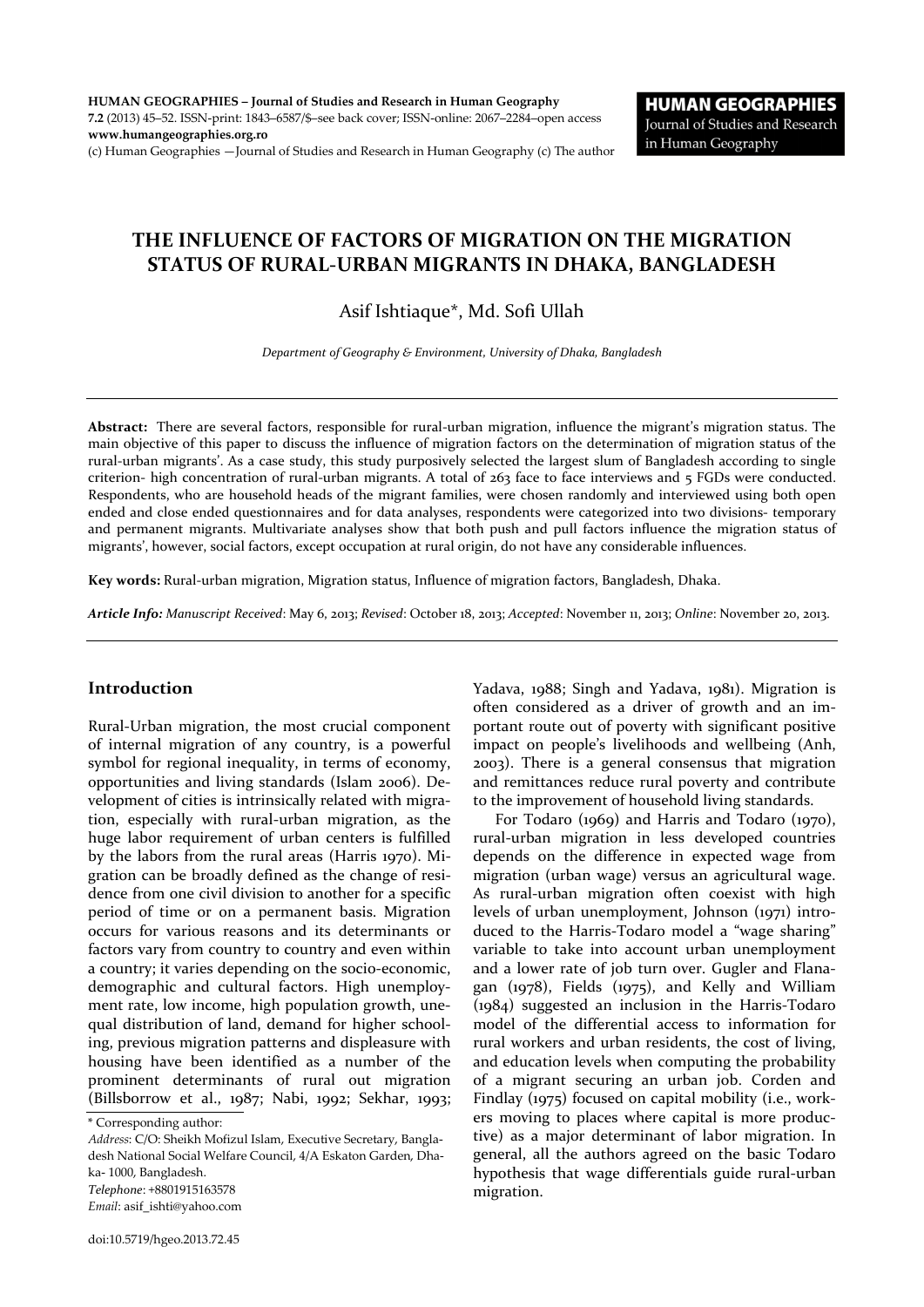In the developing country like Bangladesh population mobility is a necessary condition for sustainable development and poverty alleviation (Islam, 1996a). Poverty and physical mobility are closely interrelated and migration towards urban centers becomes an important livelihood diversification strategy for the poor groups of any country (Berner, 2000). This picture is clearly depicted in Dhaka, the only megacity of Bangladesh. It is the fastest growing urban center in Bangladesh.

Dhaka joined 'megacity' rank in 2001 with a population of 10.7 million (BBS, 2003). Dhaka now holds 14.65 million populations in an area of 1530 square kilometers and becomes the world's  $9<sup>th</sup>$  largest megacity (UN 2009). Between 1990 and 2005, the city doubled in size — from 6 to 12 million (Burkart, 2008). Dhaka is the fastest growing megacity in the world, with an annual growth rate of 4.4 per cent per year (UN-HABITAT, 2008). In 2025 Dhaka will become the  $5<sup>th</sup>$  largest megacity (UN, 2009). According to UN-HABITAT (2006), by 2020, Mumbai, Delhi, Mexico City, Sao Paulo, New York, Dhaka, Jakarta and Lagos all will have achieved metacity status (Metacity, or hypercity, is an epithet that refers to massive sprawling conurbations of more than 20 million people. Tokyo became the first hypercity in the mid-1960s when it crossed the 20 million threshold). By 2025 Dhaka will be home of 22.02 million people — larger than Mexico City, Beijing or New York (UN-HABITAT, 2008). However, Dhaka has increased 35 times in last 60 years and this increase is occurring mainly due to high level of urban in-migration. Studies have also shown that more than 60 per cent of population increase in Dhaka, Bangladesh, is due to in-migration (Pantelic, 2000). Migration and redefinition of urban boundaries contribute three-fifth and two-thirds respectively to the urban growth of Bangladesh for the last four decades (Afsar, 2000).

Dhaka megacity is the most popular destination for the poor groups of the country and every year rural people pour into Dhaka city nearly at a rate of 400,000 each year (German, 2010). In Dhaka more than 37% of city's population live in slums (CUS, 2006) and almost all them are rural poor migrants and for this reason Dhaka is now considered as 'city of urban poor' (Islam, 2001).

Todaro's wage differential hypothesis is evident in Dhaka as migrants mostly come to Dhaka for economic factors (Afsar 2000, Ullah 2004), to diminish the gap between their needs and gains (Ishtiaque 2011). But most often there remain a lifelong links between these urban migrants and their rural origins as most of the time only the household head, leaving behind their families in their rural origins, migrate to this megacity. Bartle (1981) termed this phenomenon as 'an extended community' and Gugler (1991) referred to as 'living in a dual system.'

# *Studies on Rural-Urban Migration in Bangladesh*

Although migration towards urban centers is a historical phenomenon in Bangladesh, but unfortunately there remains a lack of migration data from secondary sources. The census data of Bangladesh is not sufficient to study migration as these possess only some information about place of birth. These seriously hinder the analysis of migration. However, a number of descriptive studies, which explore migration general characteristics, were done by CUS in 1983, 1988, 1990 and by Islam (1996a). Chaudhury (1975) found that at least 39.36% of the total urban population came from rural areas.

Stoeckel et. al. (1977) examined the dynamics of rural out migration and they concluded that out migration from rural areas are selective in age, gender, occupation, household size etc. Chaudhury (1980) found that out-migration, depending on population density and geographical location, is generally higher from the villages characterized by land scarcity, unequal land distribution and high proportion of agricultural labor. But, however, Nabi (1992) argued that the internal migration flows in Bangladesh are not determined by high population density rather the unequal hierarchical relations of people to the land in Bangladesh condition the process by which migration takes place.

Mahbub (1997) noticed that, finding the circulatory nature of the rural-urban migrants, the rate of movement in future would be dominated by the mobility of the lower classes within space and time. Afsar (2000), however, found out that migrants often benefited more than non-migrants because of their innovative, risk taking and desperate nature. The benefits included higher or regular income, gain in wealth, greater access to public services and education (Hossain, 2001). Kinship act as a social insurance in Bangladesh society (Kuhn, 2003) and as a result, it is not surprising that close relatives, who are overseas or in urban areas, play a vital role in meeting the cost of passage for new migrants (Islam 1983, Rahman 2005). Thus past rural-urban migrants encourage current migrants and this is sometimes called 'path dependence' (Hatton 1998). They also establish linkages to their relatives and friends both at destination and at origin (Islam 2006).

Majumdar et al. (1989), Amin (1986) and Rokib (2009) studied the socio-economic and demographic consequences of migration based on sample surveys, while Ishtiaque (2011) discussed the migration objectives fulfillment of rural-urban migrants' based on case study. It has been found that rural-urban migrants are relatively better educated than the national population (Saleheen, 1980). Huq-Hossain (1996) found that the rural migrants in the city are hard working and contribute significantly in daily life.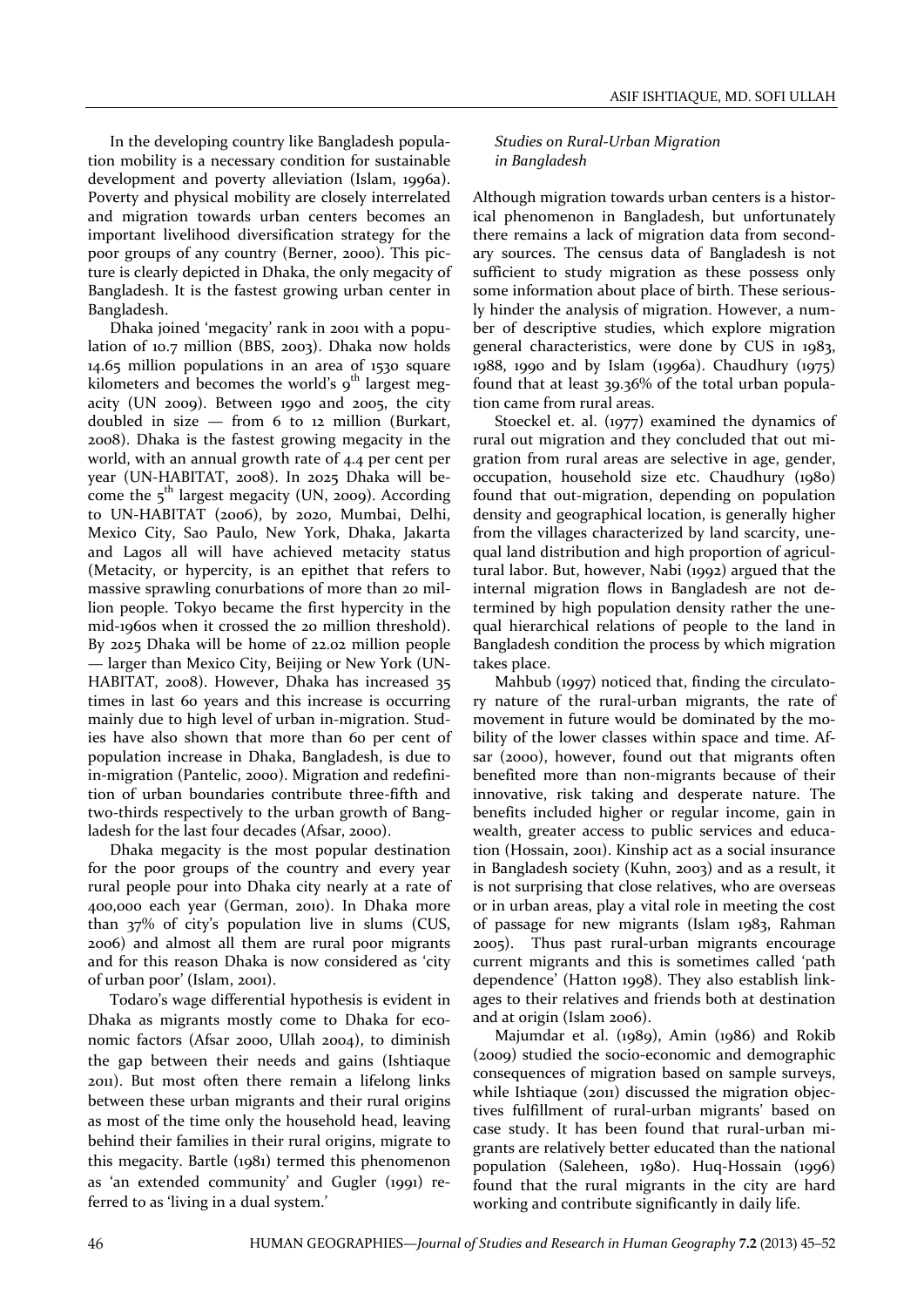Studies have shown that both rural poor and nonpoor migrate to urban areas (Chowdhury 1978 and Mandola 2005). Bhuyan (2001) examined that the process of rural-urban migration is strongly influenced by the incidence of push factors, while Ullah (2004) found that migration is influenced by both push and pull factors. According to Ullah (2004), due to PEST factors (political, economic, social and technological) people are more likely to move and Ishtiaque (2011) showed that people from south-eastern and north-eastern part are less likely to move to Dhaka, as two major industrial cities, Chittagong and Sylhet, are situated there.

After doing a rigorous literature review we have found that the 'influence of push and pull factors over the migration status' has not yet been focused in the previous literatures. To fulfill this gap in this paper we have focused on the influence of push and pull factors, along with some other social determinants, over the migration status. Thus the objective of this paper is to discuss how push and pull factors influence the migration status of a migrant.

# Methods

#### *Study Area Selection*

This study was conducted in 2011 in one single slum. As in most cases slum is the final destination of ruralurban migrants (Ullah, 2004), Korail slum, the largest slum of Bangladesh, have been selected as the study area purposively, according to one single criteriahigh concentration of rural-urban migrants.

Actually the link between migration and slums has been of concern since it has become apparent that the majority of Asia's population (56%) will be living in urban areas by the year 2020 (Islam 1996b). Slum is a very popular destination of rural-urban migrants. City life is comparatively expensive than the rural life and so that most of the migrants cannot afford the expense to live in urban residential areas. In that case they go to slums, where living expense is comparatively lower, which are generally situated beside the manufacturing areas of a city. Bangladesh, like several Asian countries, has a high general prevalence of slum households, but unlike many others, slum prevalence in its capital Dhaka and other large cities is higher than in its small cities and towns (UN-HABITAT 2008). There are total 9048 slum communities in the 6 divisional cities of Bangladesh. And more than 5.4 million people live in those slums. Dhaka megacity alone contains 4966 slums where about 3.4 million people live (CUS 2006).

Lloyd (1979) found that 94% of slum dwellers in Dhaka were from rural areas, while Majumder (1996) and Qadir (1975) put the figure at 93%. Ullah (2004) found about 91% of the rural-out migrants' final destination is slum or squatter settlement. In Dhaka more than 37% of the total city population lives in slums and the slum population density is 220,246 persons per km<sup>2</sup> (CUS 2006).

#### *Data Collection and Analysis*

Respondents were chosen using a random sampling procedure (Cochran 1963) and only the household head was selected as respondent. The survey was a combination of both open ended and closed questions as recommended by De Vaus (1991) for good survey design. A total of 263 respondents were interviewed face to face and a total of 5 FGDs were employed to collect data. Respondents were carefully selected from all over the slum and it is ensured that the respondents' locations were not clustered in a specific portion of the slum. Most of the respondents are older than 30 years, uneducated and left the rural areas at their mid 20s. However, interview questions were formulated in a careful manner. Interview questions ranged from general information, like age, local origin, time of migration etc., to specific information of the household like migration reason, objectives, occupation etc. These questions were asked to get a lucid picture of a migration case- from the reasons to leave rural origin to fulfill the migration objectives at urban destination. All face to face interviews were transcribed and qualitatively analyzed to identify the common themes (Dunn 2000). For data analyses, interviewed migrants were broadly divided into two categories- temporary and permanent. Temporary migrants, including the seasonal, circular migrants also, are those who don't have a plan to settle down in Dhaka rather they want to make some or enough money in Dhaka and then return to their rural origin. On the other hand, permanent migrants have willingness to stay in Dhaka, buying a piece of land at the periphery or a small home at suburb, forever. Multivariate techniques were used for data analyses.

### Results

To discuss the influence of factors of migration over migration status, we should, at first, know the determinants which coerce the rural dwellers to migrate. In Bangladesh people migrate to cities mostly for economic reasons (Nabi 1992, Hossain 2001, Islam 2006) as well as for natural disasters (Mahbub 1988, Herrmann 2009). Ullah (2004) found that flow of migration to the major cities in Bangladesh is the result of rural – urban dichotomies in income, employment opportunity and absorptive capacity while Rokib (2009) showed that religion, educational qualification and occupation of the household head have positive direct effects on migration. On the other hand, Herrmann (2009) argued that the principle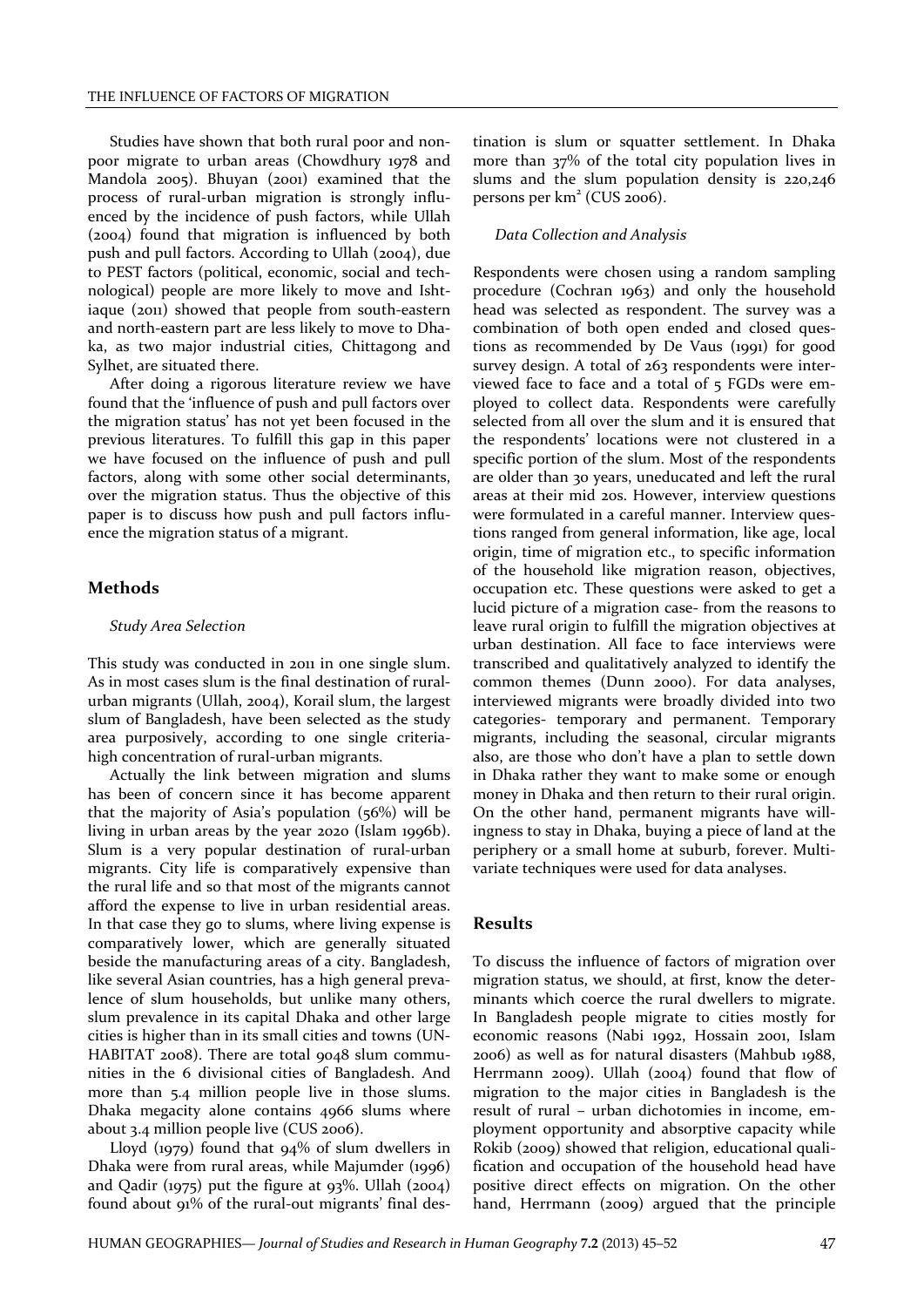factor that encourages people to leave their homes in the country side is the frequent recurrence of natural disasters, which undermine agricultural development and cause food crisis. In case of urban attraction, there is a consensus that the most dominant factor is high employment opportunity in the urban centers (Stoeckel 1972, Chaudhury 1980, Huq-Hossain 1996, Afsar 2000, Bhuyan 2001, Hossain 2001, Islam 2006, Ishtiaque 2011). It can be deduced that economic reasons play as both predominant push and pull factor in rural-urban migration and in some cases environmental reasons also become a significant push factor.

## *Logistic Regression Analysis*

The interview session revealed a bunch of determinants that led the migrants to decide to move to Dhaka. In this part of interview, the respondents were free to identify the key determinants which compel or attract them to migrate. No list was given to the respondents, rather a list of factors was prepared after analyzing the interviews. Hence, these factors will be considered as potential factors which influence migration status of the migrants.

List of factors prepared after analyzing the interviews:

- $f_1$  = Natural Disasters (i.e. river bank erosion, cyclone)
- $f<sub>2</sub>$  = Lack of Employment Opportunity
- $f_3$  = Lack of Food/Crop Failure
- $f_4$  = Financial Crisis
- $f<sub>5</sub> =$  Landlessness
- $f_6$  = Higher Income Probability
- $f<sub>7</sub>$  = Maladjustment in Family/Community
- $f_8$  = Influence of Family Members
- $f<sub>o</sub>$  = Being Evicted from Land
- $f_{10}$  = Availability of Jobs
- $f<sub>11</sub>$  = Getting Access to City's Informal Economy
- $f_{12}$  = 'Dhaka means Taka' Conception/Bright City Lights
- $f_{13}$  = Joining Families
- $f_{14}$  = Age (during migration)
- $f_{15}$  = Marital Status (during migration)
- $f_{16}$  = Education (in years)
- $f_{17}$  = Occupation (at rural origin)

A regression model has been generated using the factors as 'independent variables' and migration status as 'dependent variable'. Factors with comparatively higher frequencies have been included in this model. The following independent factors have shown considerable correlation, at 95% level of confidence, with the dependent variable 'migration status', and help to minimize the number of factors that show potential factors. Factors, entered into the final model, are natural disaster  $(f_1)$ , lack of employment opportunity  $(f_2)$ , financial crisis  $(f_4)$ , influence of family members  $(f_8)$ , availability of jobs  $(f_{10})$ , getting access to city's informal economy  $(f_n)$ , 'Dhaka means Taka' conception/bright city lights  $(f<sub>12</sub>)$ , occupation at rural origin  $(f_{17})$ . The variables, with a correlation coefficient smaller than 0.10, were removed from the model to maximize the relation between independent (factors) and dependent (migration status) variables.

Table 1. Regression Coefficients

| Variables                                                                   | Regression<br>Coefficients | Significance |
|-----------------------------------------------------------------------------|----------------------------|--------------|
| Constant                                                                    | 423.033                    | 0.045        |
| Natural Disaster (f1)                                                       | 0.325                      | 0.021        |
| Lack of Employment<br>Opportunity (f2)                                      | 0.392                      | 0.023        |
| Financial Crisis (f <sub>4</sub> )                                          | 0.411                      | 0.021        |
| Influence of Family<br>Members (f <sub>8</sub> )                            | 0.282                      | 0.022        |
| Availability of Jobs (f10)                                                  | 5.463                      | 0.011        |
| Getting Access to City's<br>Informal Economy (f11)                          | 5.504                      | 0.012        |
| "Dhaka means Taka"<br>conception / Bright City<br>Lights (f <sub>12</sub> ) | 6.851                      | 0.014        |
| Occupation at Rural<br>Origin (f17)                                         | 0.939                      | 0.031        |

*Source*: Computed from Surveyed Data

# $Y = 423.033 + 0.325 * f_1 + 0.392 * f_2 + 0.411 * f_4 + 0.282 * f_8 +$ *5.463\*f10+5.504\*f11+6.851\*f12+0.939\*f17*

Here 'Y' is dependent variable 'migration status'. The  $R^2$  value is 0.829, which shows the significance of this model in analyzing the factors that influence in the process of determination of migration status.

From the regression model we can deduce that amongst all responsible factors  $f_{10}$  (availability of jobs),  $f<sub>n</sub>$  (getting access to city's informal economy) and  $f_{12}$  ('Dhaka means Taka' conception/bright city lights) have quite significant influence on dependent variable as the regression coefficients are comparatively higher. The rural areas lack enough employment opportunity which compels the inhabitants to migrate to Dhaka for employment, better earning. Moreover, the lucrative features of capital Dhaka also influence the migration status decision of a migrant.

#### *Factor Analysis*

Factor analysis has been employed for data reduction in dimension. Factors, influencing migration status, have been extracted through this analysis. The determinants are characterized by three major categories: urban pull factors, rural push factors and social factors. The cumulative percentage of the variances of these factors is 78.51, which implies that the determi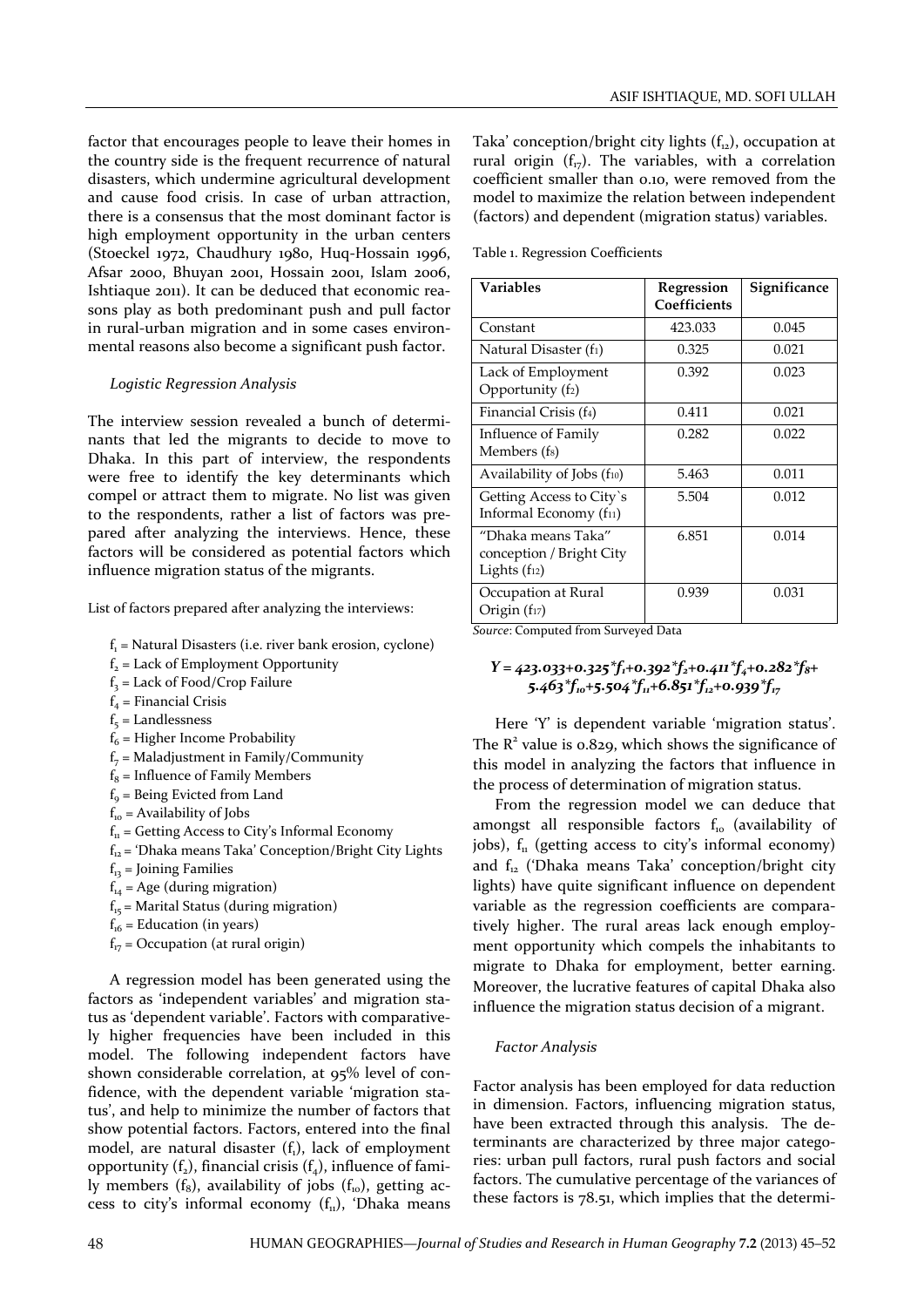nants could reasonably be sufficient to explain the determination of migration status process. Urban pull factors, explaining 35.11% of the total variance, is the most dominant factor in this case. This is represented as a positive correlation (factor loadings) with the following factors:

Table 2. Urban Pull Factors

| Variable                                                    | <b>Factor Loadings</b> |
|-------------------------------------------------------------|------------------------|
| Availability of Jobs (f10)                                  | .812                   |
| Getting Access to City's Informal<br>Economy $(f_{11})$     | .907                   |
| "Dhaka means Taka" conception /<br>Bright City Lights (f12) | -907                   |
| % Variance                                                  | 35.11%                 |
| Eigen value                                                 | 4.565                  |

*Source*: Computed from Surveyed Data

Table 3. Rural Push Factors

| <b>Variables</b>                                             | <b>Factor Loadings</b> |
|--------------------------------------------------------------|------------------------|
| Natural Disaster (f <sub>1</sub> )                           | .889                   |
| Lack of Employment Opportunity (f2)                          | .898                   |
| Lack of Food / Crop Failure (f <sub>3</sub> )                | .759                   |
| Financial Crisis (f <sub>4</sub> )                           | .937                   |
| Maladjustment in Fami-<br>$\frac{1}{\sqrt{C}}$ ommunity (fz) | .730                   |
| Influence of Family Members (fs)                             | .835                   |
| % Variance                                                   | 26.46%                 |
| Eigen value                                                  | 3.439                  |

*Source*: Computed from Surveyed Data

Table 4. Social Factors

| <b>Variables</b>                        | <b>Factor Loadings</b> |
|-----------------------------------------|------------------------|
| Age (during migration) (f14)            | .401                   |
| Marital status (during migration) (f15) | .351                   |
| Education (in years) $(f_{16})$         | .489                   |
| Occupation (at rural origin)(f17)       | .636                   |
| % Variance                              | 16.94%                 |
| Eigen value                             | 2.202                  |

*Source*: Computed from Surveyed Data

Rural push factors account for 26.46% and social factors for 16.94% of the total variances. The findings here are similar to the regression analysis. In both analyses although both push and pull factors predominantly influence the determination of migration status, urban pull factors are comparatively significant. It is evident that financial factors, both as push and pull factor, play significant role in migrants' migration status determination.

#### Discussion

This study found that about 52% of the respondents are temporary migrants, whereas 48% are permanent. Most of the permanent migrants had plans to buy a piece of land at the suburb and reside there permanently. In their words, as they would not get any job or financial opportunity in the village anyway, there was nothing that will attract them to return to it. Although they had no intention to cut off their relationship with the village altogether they would rather treat revisiting it as an outing. Temporary migrants, on the other hand, have a plan to make some money in Dhaka and thus develop their rural belongings and finally after a certain period of time, in most cases they don't know when, return to their origins. This study found that the migrants' determination of migration status is considerably influenced by eight factors: natural disasters, lack of employment opportunity, financial crisis, influence of family members, availability of jobs, getting easy access to city's informal economy, bright city lights, occupation at rural origin. Although Saleheen (1980) and Rokib (2009) found out that education has direct effect on migration, this study found that education, age and marital status have not any significant influence over migration status, however, this study agrees with Afsar (2000) and Rokib (2009) that occupation at rural origin has significant impact on migrants.

Bangladesh is a natural disaster prone country. Cyclones in 1970 and 1991 killed 300,000 and 170,000 people respectively, and in 2007 a category-5 cyclone, Sidr, hit Bangladesh killing about 5000 people (Rasheed, 2008). One of the predominant reasons that cause homelessness, landlessness of rural people is riverbank erosion and this disaster is so devastating that even an affluent farmer in a village can be a landless man over one night. These natural disasters compel people to migrate to cities with their families, as they lost all their belongings. According to this study, about 10% of the respondents migrate due to natural disasters where 70% of them migrate permanently.

Easy access to city's informal economy is one of the most dominant forces of attraction of urban centers. In Bangladesh, based on 2010 LFS (Labor Force Survey), the unemployment rate in Bangladesh is only 4.5%. Of the employed population, 87.43% is in informal sectors, which was 78.48% in LFS 2005-06 and 79.23% in LFS 2002-03 (BBS, 2012). In Dhaka division 83.1% of the employed population is in informal sectors (BBS, 2008b). Workers employed in the informal sectors increased by about 8% from the 1970s to 1980s (Amin 1994). In 1988, there were more than 500,000 rickshaw-pullers in Dhaka; a number that had increased to about 900,000 by the year 2002 (Ullah 2004). City's informal jobs include rickshaw pulling, hawker activities, roadside small business,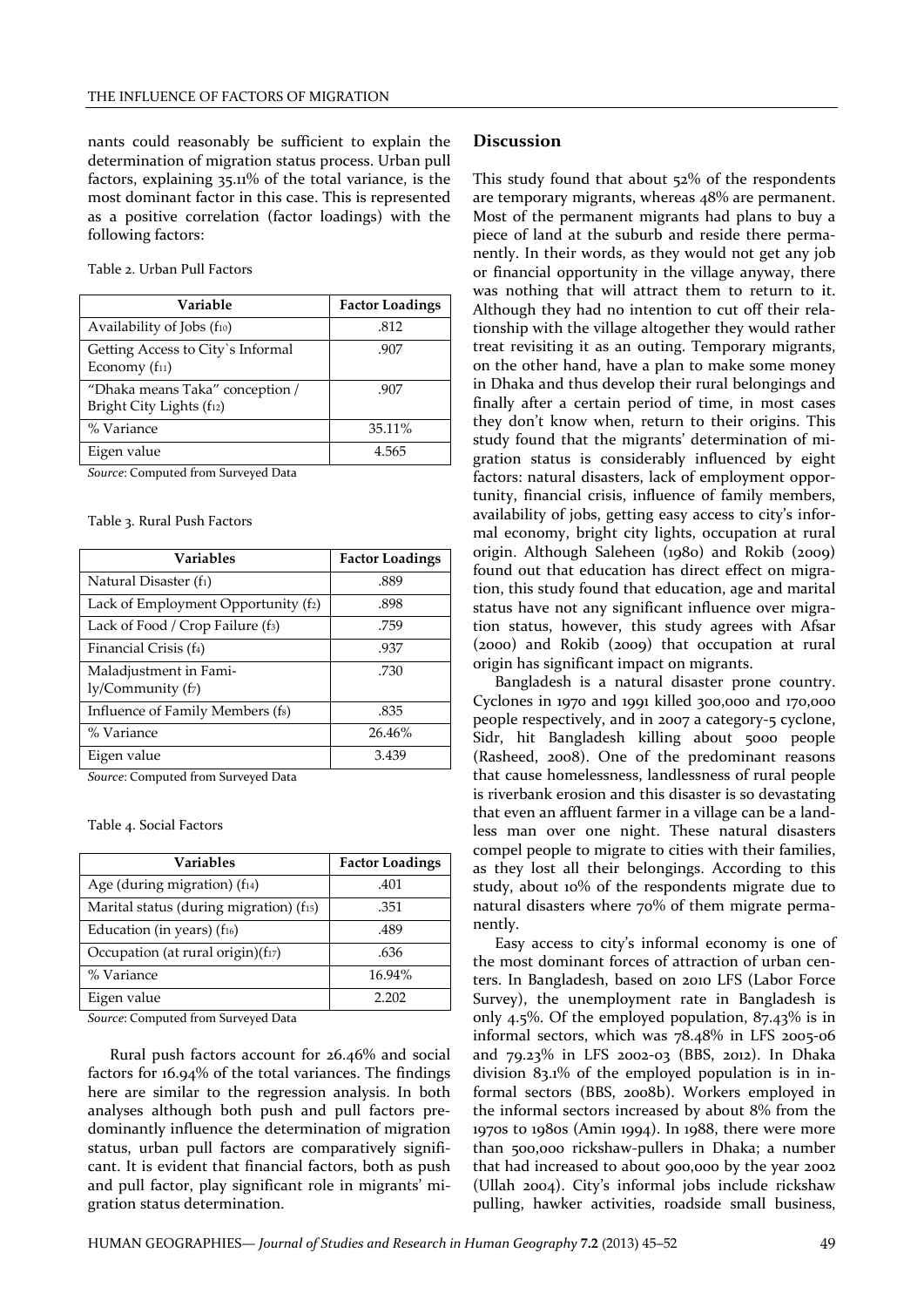day laboring etc. In the rural areas of Bangladesh many people still believe that Taka (currency of Bangladesh) flies in the air of Dhaka and people, who are in senile stage of their lives, inspire the young generation to move to Dhaka to earn their breads. This study found about 68% of the respondents, among them about 47% is permanent, is somehow influenced by the opportunities to get involve in city's informal economy or the bright city lights.

Another important factor, which determines migration status, is availability of jobs in industrial sectors of urban areas. In this study, however, about 22% of the permanent migrants showed lack of job as the prime factor to have reluctance to return village. Actually rapid growth of export oriented garment industries, particularly in large cities has been a major contributor to urban pull (Nazem, 2011). The major concentration of RMG (ready made garment) industries took place in Dhaka (74%) followed by Chittagong (22%) (Islam 2008). It is believed that more than 500,000 skilled and unskilled workers are employed in RMG industries. Not only that, Dhaka division has 16414 manufacturing industries, which is 47.29% of all industries in the country (BBS 2008a), and most of these industries are located in urban centers, especially in Dhaka megacity. For this reason people are more likely to move Dhaka, than to other urban centers, and Dhaka has to face a high influx of migrants every year.

Actually Bangladesh is going through a transitional period, from agriculture based society to manufacture based society. At present 28% of total population of Bangladesh is living (UNFPA 2010), and in 2037 more than 50% of the population will live in urban centers (Islam 2006). The annual rate of the national population increase is 1.40% whereas the urban population growth rate is 3.20% (Population Reference Bureau, 2010). From 2000 to 2005, the contribution of natural increase of urban population was only 41.9% while that of rural-urban migration and redefinition of urban centers was about 58.1% (Afsar 2000). This represents that a huge proportion of rural-urban migrants has started to live in the urban areas permanently. This study also found that almost half of the total respondents migrate permanently.

It is evident that employment in agricultural sector is decreasing every year, in 2002-03 LFS it was 51.7% while in 2010 LFS it became 47.3%. (BBS 2012). In case of contribution in GDP, in 2011 agricultural sector contributes only 19.95%, which was 20.16% in 2010, while service sector and manufacturing sector together contribute 68.13% (BBS 2011). In cases of rural and urban areas, in 1991-92 urban sectors' contribution to GDP was 38%, which was only 25% in 1972-73 and 06% in 1961 (Haq 1997). Recently, however, urban sector's share to GDP is estimated at about 60% (CUS 2010). Government's policies have focus on the growth of urban centers, especially growth of three or four cities, whereas employment generation in rural areas is being neglected since the independence of Bangladesh and that is why rural people have to come to cities in search of money. It is indisputable that Dhaka is the nucleus of Bangladesh, in terms of employment opportunity, educational, health and other basic civic facilities. These features of Dhaka attract people from all over the country and this huge influx of people will soon turn this megacity into metacity.

Although there is huge number of migrants comes to Dhaka each year but the megacity's urban infrastructure has not the capacity to absorb this huge. That is why more than one-third of the megacity's population lives in slums and squatters. The rural areas of Bangladesh lack both economic and social opportunities and the existing condition of migration suggests that the government should introduce more employment opportunities in rural areas and adopt a balanced development strategy to encourage settlements and other functions in small and intermediate cities. Creating more employment opportunities in the rural areas through establishing the small scale factories and RMG industries as well as social investment would be an effective measure to lessen the enormous migration flow towards Dhaka and to ensure a sustainable development.

# Conclusion

In this study nearly half of the total respondents are permanent migrant and the determination of migration status is highly influenced by urban pull factors, such as availability of jobs, getting access to informal economy, influence of bright city lights. Rural factors also play significant role, however, social factors, except occupation at rural origin, are not significant comparatively. This study has found that not only the migration but the determination of migration status also follows the basic Todaro model of wage differentials. Although this model was devised over 40 years ago, the core concept is similar even at present. Rural areas of Bangladesh still has agriculture dominated economy, and, like Harris-Todaro model, the difference between agriculture wage and urban wage played the most significant role in the decision making- whether the migrant will leave urban areas. Financial reasons, acting as push or pull factor, are the principal reasons behind taking the migration status decision. Job availability, informal economy, city lights all these factors are economic related.

This study tried to focus on various migration factors that influence the migrant's migration status. The result of this study was unique in terms of the main theme- influence of migration factors over migration status, as there was no study in Bangladesh covers this topic. However, previous studies in Bang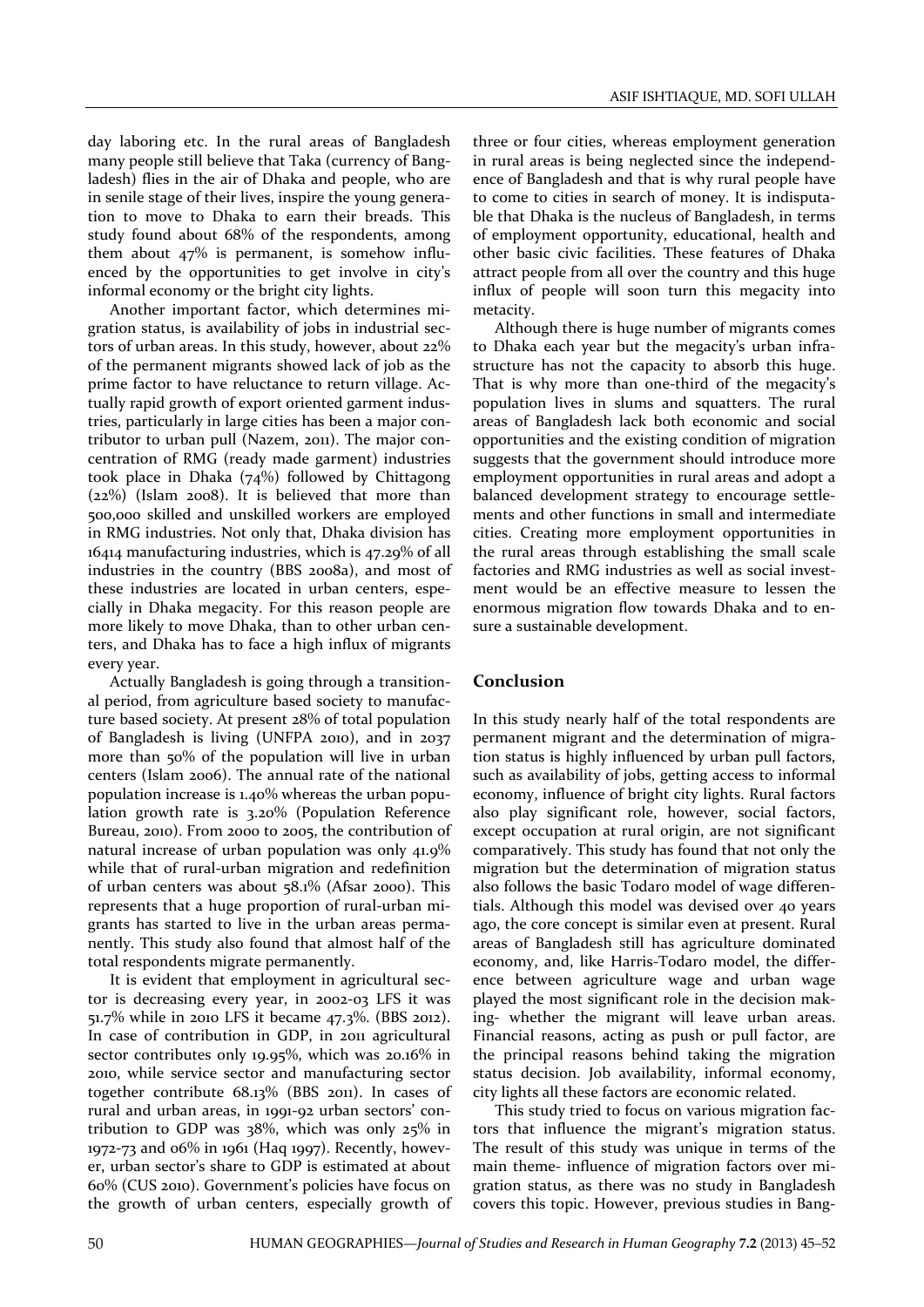ladesh emphasized on variables influencing migration but none of them did discuss the influence of these factors on migration status. In this way this paper contributes to address a research gap.

# Acknowledgement

The authors would like to thank Center for Urban Studies (CUS), Department of Geography & Environment, University of Dhaka and Bangladesh Bureau of Statistics (BBS) for giving convenient access to their libraries. Valuable suggestions of Balkumar K. C., Chairman at Institute of Population and Development Studies, Nepal, are thankfully acknowledged.

### References

- Afsar, R 2000, *Rural-Urban Migration in Bangladesh: Causes, Consequences and Challenges*, University Press Limited, Dhaka.
- Amin, ATMN 1994, Economics of rural urban relations reexamined in the light of growing environmental concerns̕, *Regional Development Studies,* vol. 1, pp. 27- 54.
- Amin, ATMN 1986, Urban Informal Sector: Employment Potentials and Problems̕ in R Islam & M Muqtada (eds), *Bangladesh: Selected Issues in Employment and Development*, ILO, ARTEP, New Delhi.
- Anh, DN 2003. Migration and Poverty in Asia: With reference to Bangladesh, China, the Philippines and Viet Nam̕, paper presented at *Ad Hoc Expert Group Meeting on Migration and Development*, Economic and Social Commission for Asia and the Pacific, 27-29 August, Bangkok.
- BBS (Bangladesh Bureau of Statistics) 2003, *Population Census 2001, National Report (Provisional)*, Ministry of Planning, Government of Bangladesh, Dhaka.
- BBS (Bangladesh Bureau of Statistics) 2008a, *Report on Survey of Manufacturing Industries 2005-06*, Ministry of Planning, Government of Bangladesh, Dhaka.
- BBS (Bangladesh Bureau of Statistics) 2008b, *Annual Labor Force Survey 2005-06*, Ministry of Planning, Government of Bangladesh, Dhaka.
- BBS (Bangladesh Bureau of Statistics) 2011, *Economic Census 2010*, Ministry of Planning, Government of Bangladesh, Dhaka.
- BBS (Bangladesh Bureau of Statistics) 2012, *Annual Labor Force Survey 2009-10*, Ministry of Planning, Government of Bangladesh, Dhaka.
- Bartle, PFW 1981, Cyclical migration and extended community: a West African example̕, in RB Mandal (ed), *Frontiers in Migration Analysis*, Concept Publishing Co., New Delhi.
- Berner, E 2000, Poverty alleviation and the eviction of the poorest: towards urban land reform in the Philippines̕, *International Journal of Urban and Regional Research*, vol. 24, no. 3, pp. 554-566.
- Bhuyan, AR, Khan, H & Ahmed, SU 2001, *Rural Urban Migration and Poverty: The Case for Reverse Migration in*

*Bangladesh*, MAP Focus Study Series 10. Centre on Integrated Development for Asia and the Pacific, Dhaka.

- Billsborrow, RE, McDevitt, TM, Kassoudji, S & Fuller, R 1987, The Impact of Origin Community Characteristics on Rural-urban Out-migration in a Developing Country<sup>'</sup>, *Demography,* vol. 24, no. 2, pp. 191-210.
- Burkart, K, Gruebner, O, Khan, MMH, Staffeld, R 2008, Megacity Dhaka: urban environment, informal settlements and public health̕, *Geographische Rundschau*, vol. 4, no. 1, pp. 5–10.
- Chaudhury, RH 1978, Determinants of and Consequences of Rural Out Migration: Evidence from Some Villages in Bangladesh̕, *Oriental Geographer,* vol. 22, no. 1 & 2, pp. 1- 20.
- Chaudhury, RH 1980, *Urbanisation in Bangladesh,* CUS, University of Dhaka, Dhaka.
- Chaudhury, RH & Curlin, GC 1975, *Dynamics of Migration in a Rural Area of Bangladesh*, BIDS, Dhaka.
- Cochran, WG 1963, Sampling Techniques, 2<sup>nd</sup> edn, John, Wiley and Sons, New York.
- Corden, WM, Findlay, R 1997, Urban Unemployment Intersectorial Capital Mobility and Development Policy<sup>'</sup>, *Economica,* pp. 59-78.
- CUS (Centre for Urban Studies) 1983, *Slums in Dhaka City-A Socio-Economic Survey for Feasibility of Slum Clearance and Urban Renewal Programme in Dhaka City*, Centre for Urban Studies, University of Dhaka, Dhaka.
- CUS (Centre for Urban Studies) 1988, *Slums and Squatters in Dhaka City,* Centre for Urban Studies, University of Dhaka, Dhaka.
- CUS (Centre for Urban Studies) 1990, *The Urban Poor in Dhaka, vol 1. Comprehensive Summary Report*, Centre for Urban Studies, University of Dhaka, Dhaka.
- CUS 2006, *Slums of Urban Bangladesh: Mapping and Census, 2005*, Centre for Urban Studies, University of Dhaka, Dhaka.
- CUS 2010, *City Cluster Economy Development Case Study: Dhaka Capital Region, Bangladesh*, CUS, Dhaka.
- De Vaus, DA 1991, *Surveys in social research*, 3rd edn, Allen and Unwin, London.
- Dunn, K 2000, Interviewing in I Hay (ed), *Qualitative Research Methods in Human Geography*, Oxford University Press, New York.
- Fields, GS 1975, Rural-Urban Migration, Urban Unemployment and Underemployment and Job Search Activity in LDCs̕, *Journal of Development Economics,* vol. 2, pp. 165– 188.
- German, E & Pyne, S 2010, *Disasters drive mass migration to Dhaka*, Global Post, viewed on September 8, http://www.globalpost.com/dispatch/asia/100831/banglad esh-megacities-part-three-migrant.
- Gugler, J & Flanagan, WG 1978, *Urbanization and social change in West Africa*, Cambridge University Press, New York.
- Gugler, J 1991, Life in a dual system revisited: urban-rural ties in Enugu, Nigeria, 1961–1987̕, *World Development,* vol. 19, no. 5, pp. 399–409.
- Haq, ATMZ 1997, Contribution of the Urban Sector to the Economy of Bangladesh̕ in N, Huda, N, Islam, F, Narayan & PB Rana (eds), *Addressing Urban Poverty Agenda in Bangladesh: Critical Issues and 1995 Survey Findings*, UPL, Dhaka.